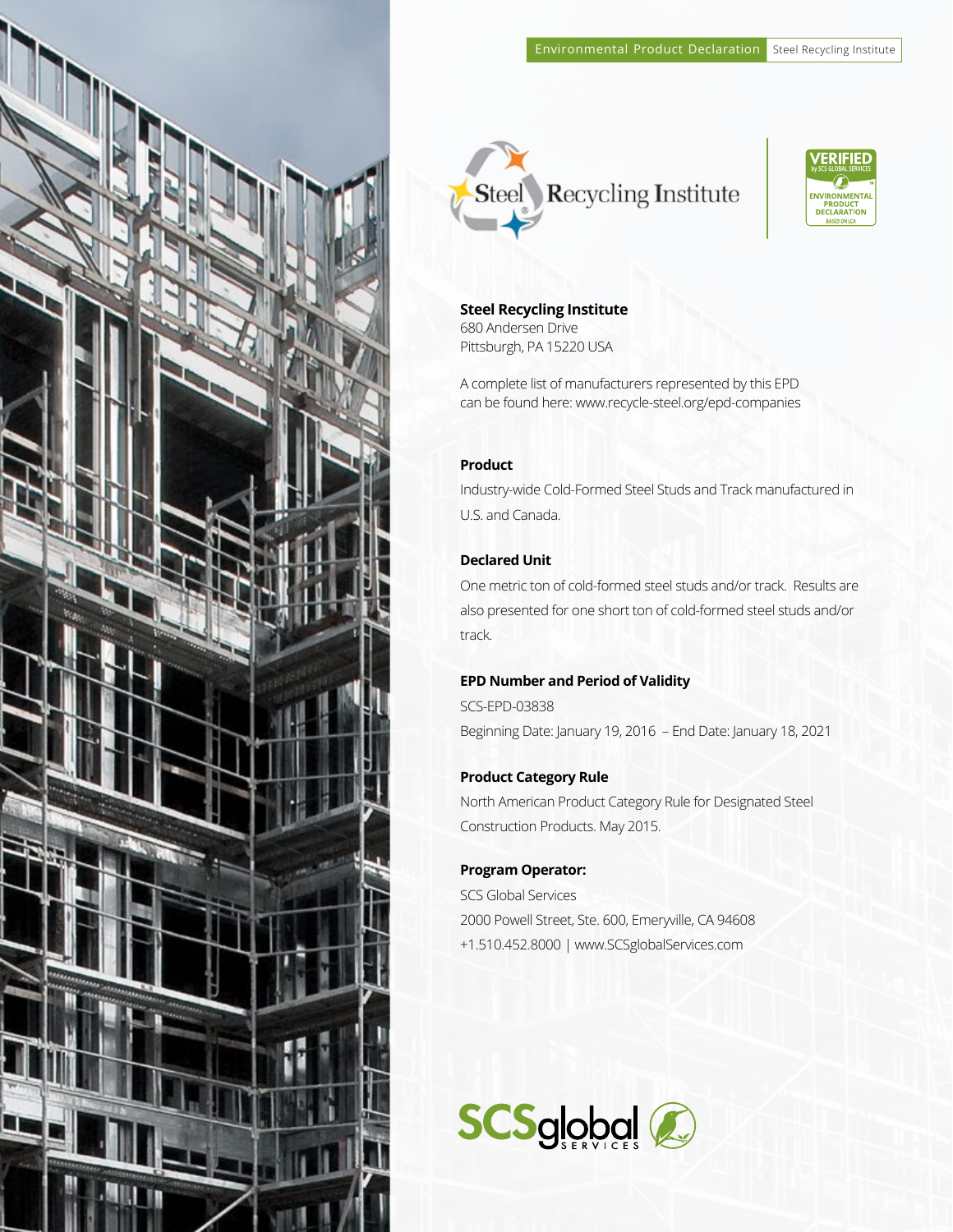# Table of Contents

| PCR review, was conducted by                                                                            | Thomas P. Gloria, Ph.D., Industrial Ecology Consultants<br>t.gloria@industrial-ecology.com |
|---------------------------------------------------------------------------------------------------------|--------------------------------------------------------------------------------------------|
| Approved Date: January 19, 2016 - End Date: January 18, 2021                                            |                                                                                            |
| Independent verification of the declaration and data, according<br>to ISO 14025:2006 and ISO 21930:2007 | $\Box$ internal $\Box$ external                                                            |
| Third party verifier                                                                                    | Crowned bin<br>Tom Gloria, PhD, Industrial Ecology Consultants                             |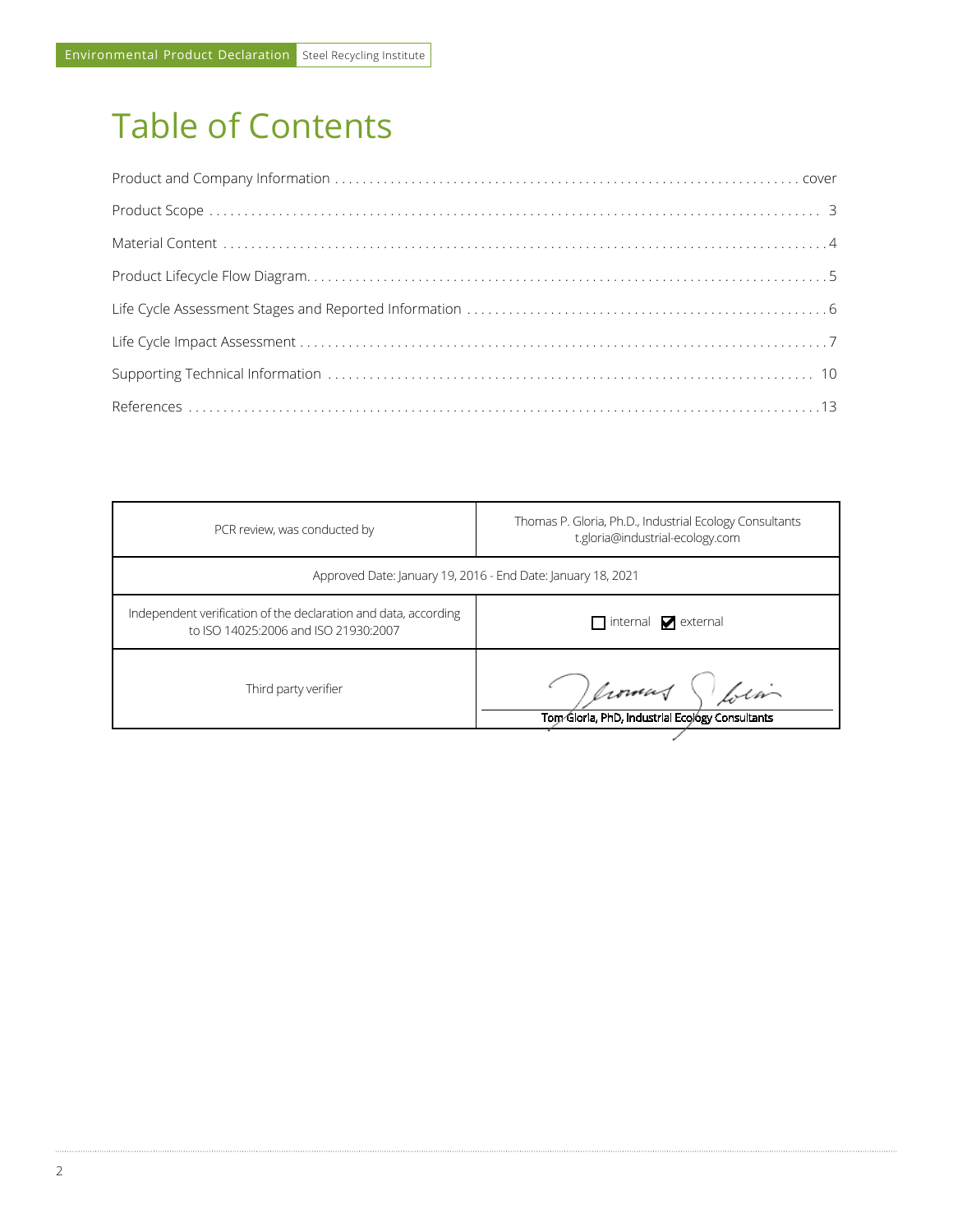# **PRODUCT SCOPE**

This EPD represents cold-formed steel (CFS) studs and track made from hot-dip galvanized steel, produced and manufactured in U.S. and Canada. The steel in the studs and track is produced at a mix of steel mill types in the U.S. and Canada, which use both the BOF (basic oxygen furnace) and EAF (electric arc furnace) route for steelmaking. The dimensions of the CFS studs and track in the study are described in Table 1 and Table 2.

#### **Table 1.** *Dimensions of CFS studs.*

|                  | Dimensions of Cold-Formed Steel Studs included in the scope |
|------------------|-------------------------------------------------------------|
| Web Depth        | 1 5/8 to 14 inches (41.3 to 356 mm)                         |
| Flange Width     | 1 1/4 to 3 1/2 inches (31.8 to 88.9 mm)                     |
| Design Thickness | 0.0188 to 0.1242 inches (0.478 to 3.155 mm)                 |

## **Table 2.** *Dimensions of CFS track.*

|                  | Dimensions of Cold-Formed Steel Track included in the scope |
|------------------|-------------------------------------------------------------|
| Web Depth        | 1 5/8 to 14 inches (41.3 to 356 mm)                         |
| Flange Width     | 1 1/4 to 3 inches (31.8 to 76.2 mm)                         |
| Design Thickness | 0.0188 to 0.1242 inches (0.478 to 3.155 mm)                 |

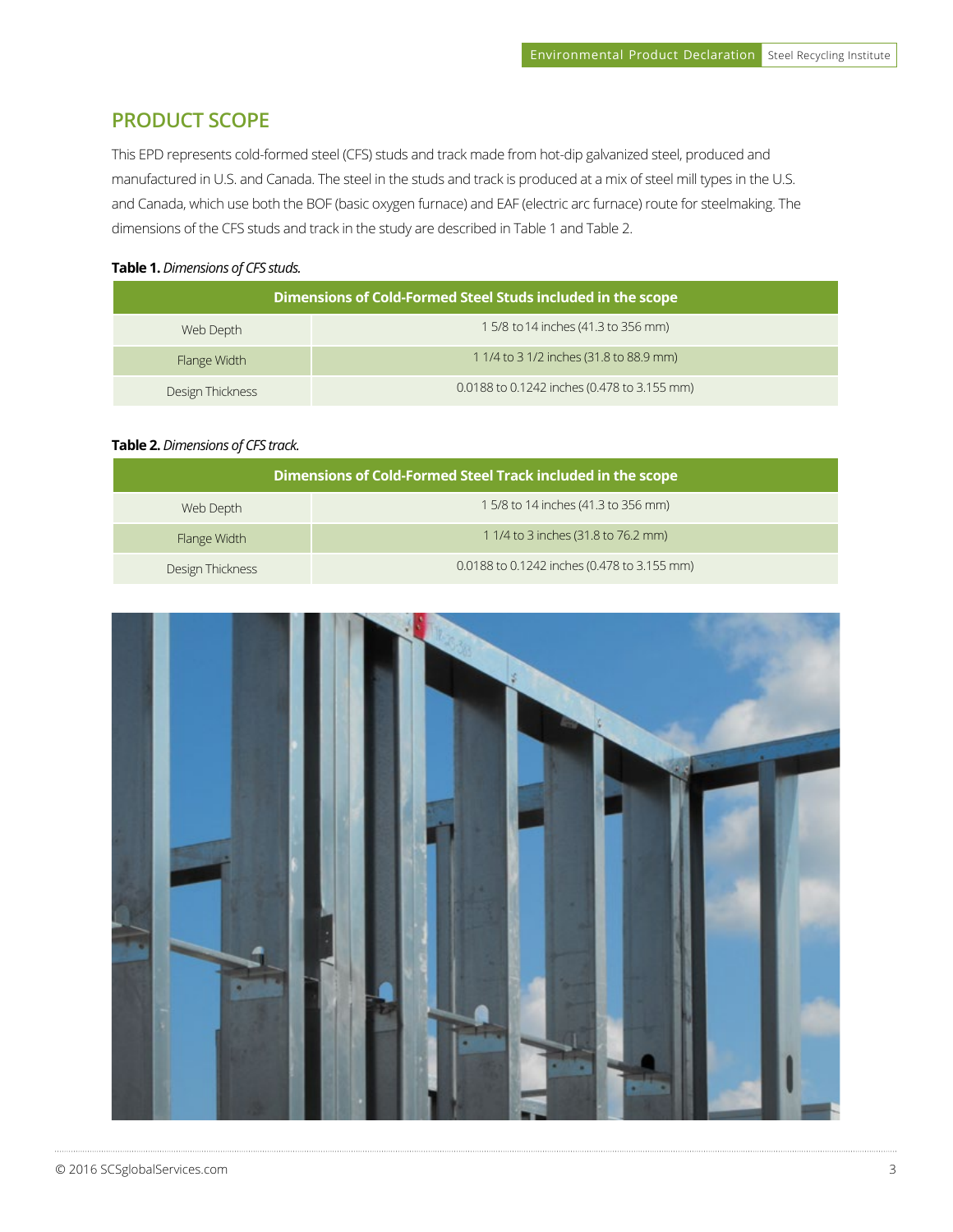

The CFS studs and track can be used in a large number of building designs and applications, ranging from commercial to residential applications, in buildings of many different sizes, designs, and locations. While the functions of these product systems are for construction, the large number of applications means that a single functional unit cannot be clearly defined. Accordingly, a declared unit is used, in lieu of a functional unit, as described in Table 3.

| Table 3. Declared unit for CFS Studs and Track and the approximate density. |  |  |
|-----------------------------------------------------------------------------|--|--|
|-----------------------------------------------------------------------------|--|--|

| <b>Parameter</b> | <b>Value, SI Units</b>           | <b>Value, US Customary Units</b> |
|------------------|----------------------------------|----------------------------------|
| Declared Unit    | metric ton                       | I short ton                      |
| Density          | 7,769 to 7,849 kg/m <sup>3</sup> | 485 to 490 lb/ft <sup>3</sup>    |

# **MATERIAL CONTENT**

The approximate content of the cold-formed steel studs and track are shown below in Table 4.

**Table 4.** *Material composition of CFS studs and track.*

| <b>Material</b>     | Percentage of Total Mass of Product |
|---------------------|-------------------------------------|
| Steel               | 91.9 to 99.3%                       |
| <b>Zinc Coating</b> | $0.7$ to $8.1\%$                    |

CFS studs and track used inside the building envelope do not include materials or substances which have any potential route of exposure to humans or flora/fauna in the environment.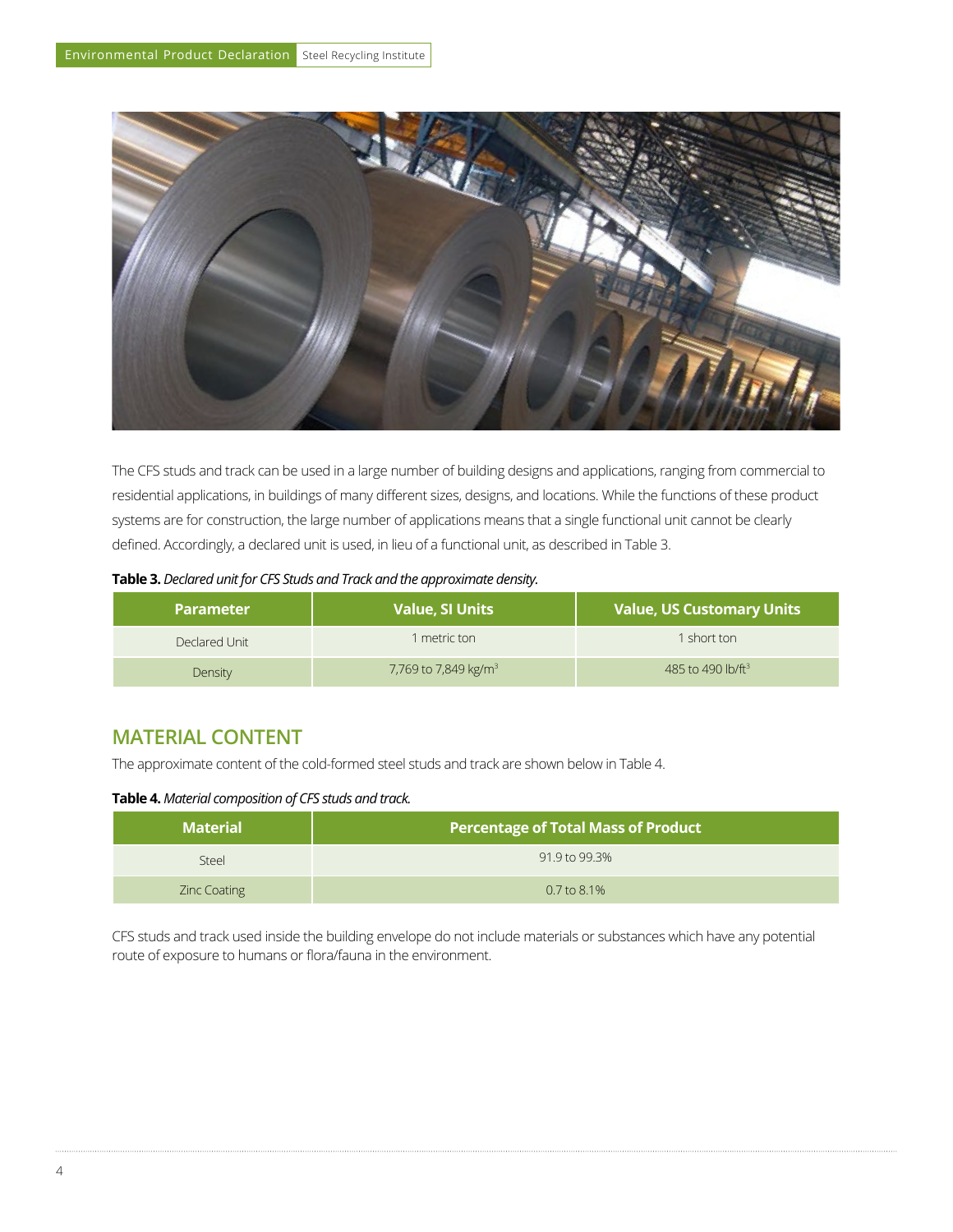## **PRODUCT LIFE CYCLE FLOW DIAGRAM**

The diagram below is a representation of the most significant contributions to the production of cold-formed steel studs and track. This includes resource extraction, steelmaking, transport to manufacturer, and product manufacture.

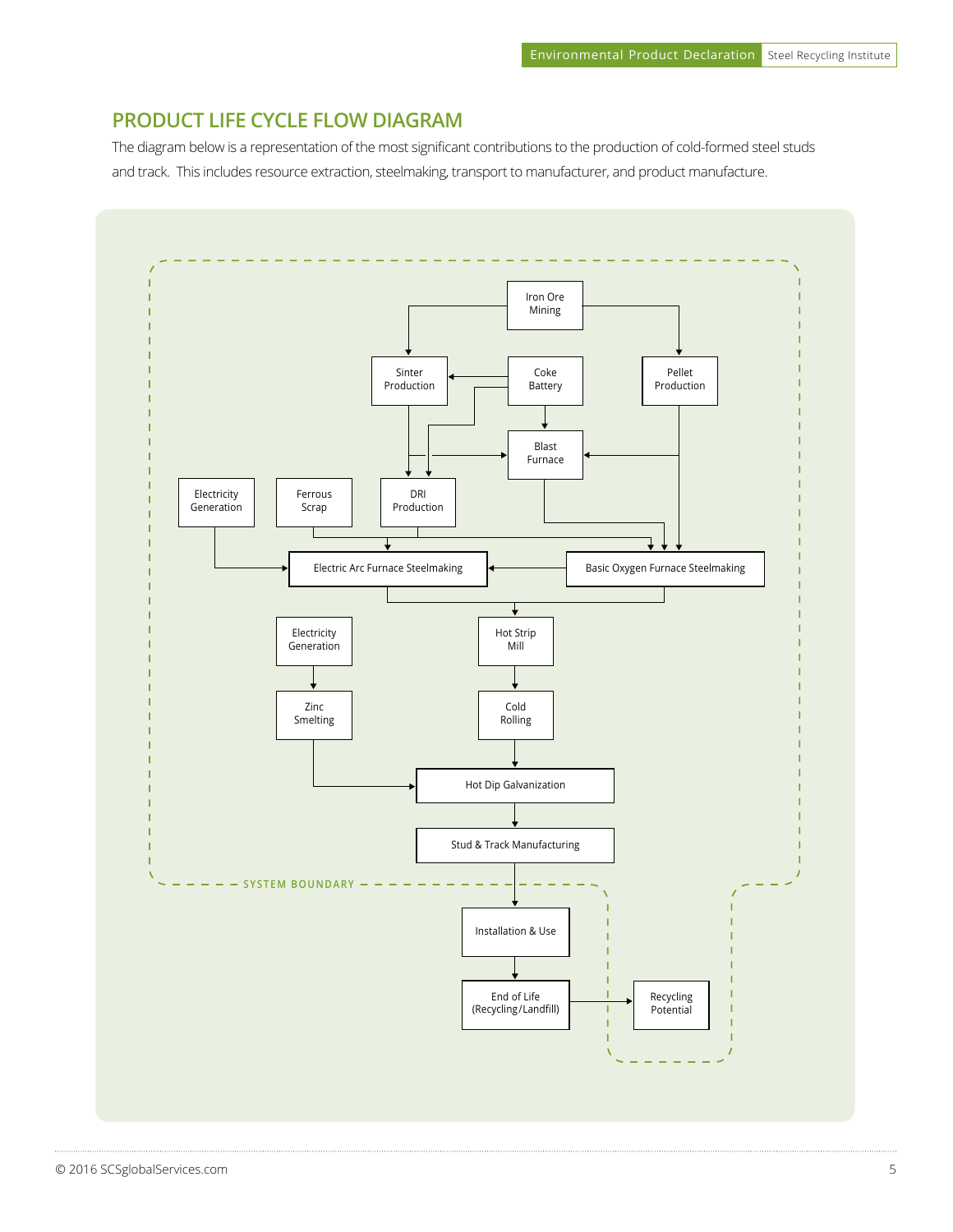# **LIFE CYCLE ASSESSMENT STAGES AND REPORTED INFORMATION**

The following life cycle stages are included: raw material extraction and steel production, transport to manufacturer, manufacture of stud/track, and benefits and loads beyond the system boundary (reported in Module D). The EPD does not cover life cycle stages for product use, building operation, and product disposal. Since the EPD is cradle-to-gate, the RSL (reference service life) of the product is not specified.

Module D represents the potential avoided production of primary steel as a result of the net steel scrap produced across the product life cycle. The Module D calculation accounts for all steel scrap material flows entering or recovered from the product system, including steel recovered at end-of-life, as well as the steel scrap generated during stud and track manufacture. To calculate the potential avoided burden, a World Steel Association inventory dataset representing steel scrap was used. These data were calculated in accordance with the methodology described in Appendix 10 of the World Steel Association LCA Methodology Report. The steel scrap dataset uses current industry-average data to represent processes which will occur at the end of the service life of the studs and track.

The potential avoided burden per ton of product for a specific inventory flow,  $AB_{EI|OW}$ , was assessed using the following equation:

 $AB_{ELOM}$  *= (RR-S) x Scrap<sub>ELOW</sub>* 

|  | $AB_{F1}$ ow = The potential avoided burden credit (or burden) |
|--|----------------------------------------------------------------|
|  | for a specific inventory flow per                              |
|  | ton of steel product (CFS stud/track)                          |
|  |                                                                |

- *0.95 (the recovery rate per ton of steel product) RR =*
- *0.45 (the amount of scrap used in the steelmaking S = process per ton of steel product)*
- *The inventory flow per ton of steel scrap (from the World Steel Association steel scrap*  $f($  *<i>(from the World Steel Association steel scrap dataset).*

The Module D calculation takes into account all steel scrap material flows undergoing recovery processes during any part of the product system. This includes the amount of steel recovered at end-of-life, as well as the steel scrap generated during stud and track manufacture.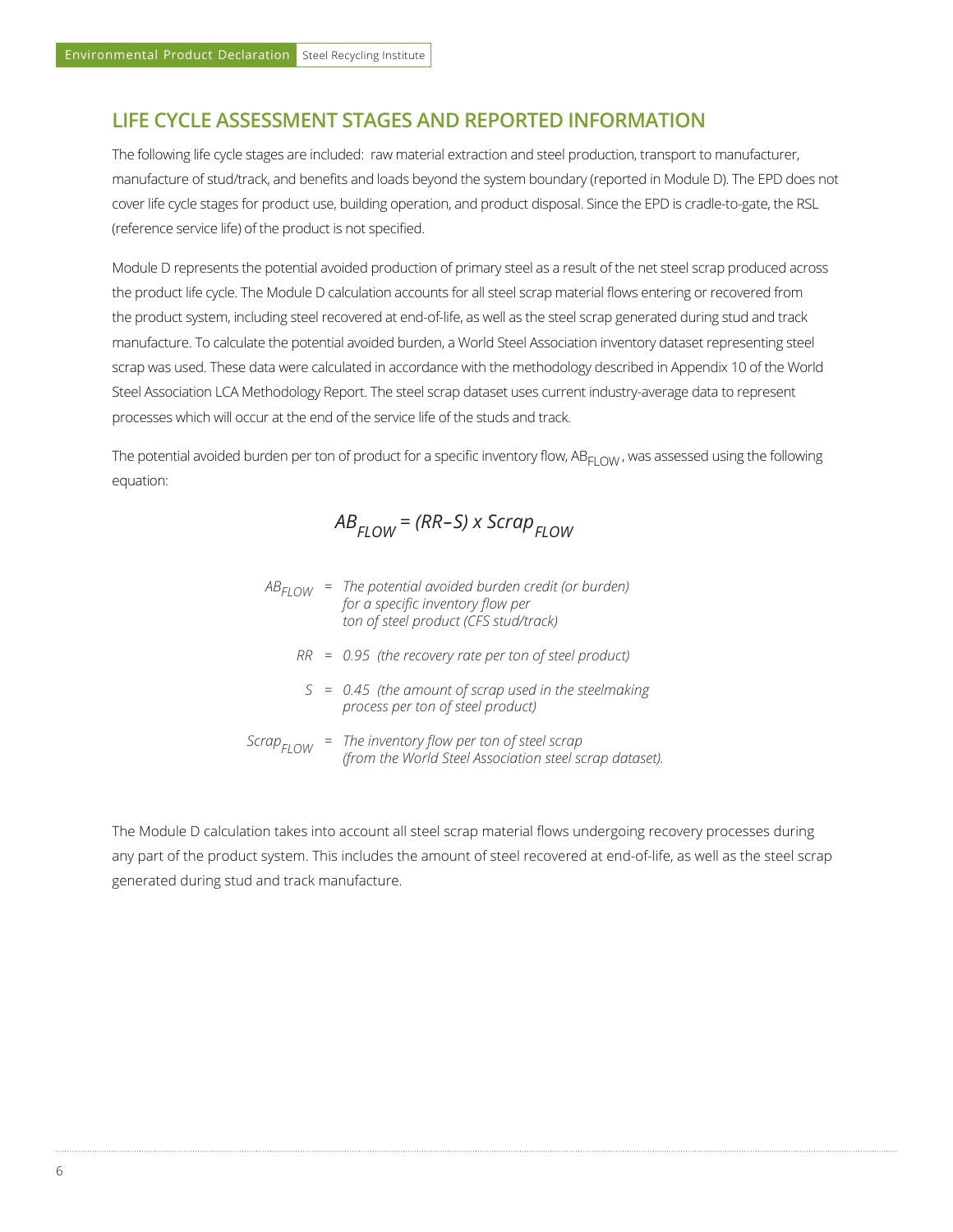# **LIFE CYCLE IMPACT ASSESSMENT**

Results are reported according to the LCIA methodologies of Tool for the Reduction and Assessment of Chemical and Other Environmental Impacts (TRACI version 2.1) or CML-IA version 4.1 as required by the PCR. All considerations of scoping and inventory are the same. There are impact categories which are not addressed by this EPD, including impacts to biomes, habitat disruption, and human health.



|                                                          |                                                             |                                                                                            |                                                   |                                                                 | <b>PRODUCT STAGE</b>                              |                            | <b>CREDITS AND</b><br><b>BURDENS</b><br><b>BEYOND</b><br><b>THE SYSTEM</b><br><b>BOUNDARY</b> |
|----------------------------------------------------------|-------------------------------------------------------------|--------------------------------------------------------------------------------------------|---------------------------------------------------|-----------------------------------------------------------------|---------------------------------------------------|----------------------------|-----------------------------------------------------------------------------------------------|
|                                                          |                                                             |                                                                                            |                                                   | <b>Raw Material</b><br><b>Extraction /</b><br><b>Processing</b> | <b>Transport</b><br>to the<br><b>Manufacturer</b> | <b>Manufacturing</b>       | Reuse,<br>Recovery,<br><b>Recycling</b><br><b>Potential</b>                                   |
| <b>Impact</b><br><b>Category</b>                         | <b>Category</b><br><b>Indicator</b>                         | <b>Indicator</b><br><b>Description</b>                                                     | <b>Unit</b>                                       | A1                                                              | A2                                                | A <sub>3</sub>             | D                                                                                             |
| Global warming<br>[a]                                    | Global<br>Warming<br>Potential                              | Global<br>Warming<br>Potential<br>(GWP)                                                    | ton $CO_2$ eq/<br>ton [d]                         | 2.2                                                             | $3.6x10^{-2}$                                     | $4.4x10^{-2}$              | $-0.76$                                                                                       |
| Ozone<br>Depletion<br>[a]                                | Ozone<br>Depletion<br>Potential                             | Depletion<br>potential of the<br>stratospheric<br>ozone layer<br>(ODP)                     | tonCFC-11eq/<br>ton [d]                           | Negligible [f]                                                  | Negligible [f]                                    | Negligible [f]             | Negligible [f]                                                                                |
| Acidification of<br>land and water<br>$[a]$              | Acid<br>Emissions                                           | Acidification<br>Potential of<br>soil and water<br>(AP)                                    | ton SO <sub>2</sub> eq/<br>ton [d]                | $1.0 \times 10^{-2}$                                            | $3.4x10^{-4}$                                     | $2.8 \times 10^{-4}$       | $-1.7 \times 10^{-3}$                                                                         |
| Eutrophication<br>(freshwater) [a]                       | Phosphorus<br>and nitrogen<br>emissions                     | Eutrophication<br>potential (EP)                                                           | ton N eq/<br>ton [d]                              | $4.7 \times 10^{-4}$                                            | $1.9x10^{-5}$                                     | $1.3x10^{-4}$              | $-9.0x10^{-5}$                                                                                |
| Photochemical<br>Ozone Creation<br>[a]                   | Max. Pot.<br>for Ozone<br>Formation                         | Formation<br>potential of<br>tropospheric<br>ozone (POCP)                                  | ton $O2$ eq/<br>ton $[d]$                         | 0.18                                                            | $1.0 \times 10^{-2}$                              | $2.1 \times 10^{-3}$       | $-1.8 \times 10^{-2}$                                                                         |
| Depletion<br>of abiotic<br>resources<br>(elements) [b,c] | Aggregated<br>Depletion<br>of Extracted<br><b>Resources</b> | <b>Abiotic</b><br>depletion<br>potential (ADP-<br>elements)<br>for non-fossil<br>resources | ton Sb eq/<br>ton $[d]$                           | $5.4x10^{-5}$                                                   | Negligible                                        | $7.6x10^{-8}$              | $2.1 \times 10^{-9}$                                                                          |
| Depletion<br>of abiotic<br>resources (fossil)<br>[b]     | Fossil fuel<br>consumption                                  | Abiotic<br>depletion<br>potential<br>(ADP-fossil<br>fuels) for fossil<br>resources         | <b>BTU/short</b><br>ton<br>(MJ/metric<br>ton) [e] | $3.0 \times 10^{7}$<br>(29,000)                                 | 5.1 $\times$ 10 <sup>5</sup><br>(490)             | $5.8 \times 10^5$<br>(560) | $-9.3 \times 10^{6}$<br>$(-8,900)$                                                            |

**[a]** Calculated using TRACI v2.1. **[b]** Calculated using CML-IA v4.1. **[c]** This indicator is based on assumptions regarding current reserves estimates. Users should use caution when interpreting results because there is insufficient information on which indicator is best for assessing the depletion of abiotic resources. **[d]** Results shown represent both short ton per short ton of steel product, and metric ton per metric ton of steel product (these values are equivalent). **[e]** Results shown represent US Customary (BTU per short ton of steel product) and SI (MJ per metric ton of steel product) units. SI units are shown using parenthesis. **[f]** Results for this indicator are negligible.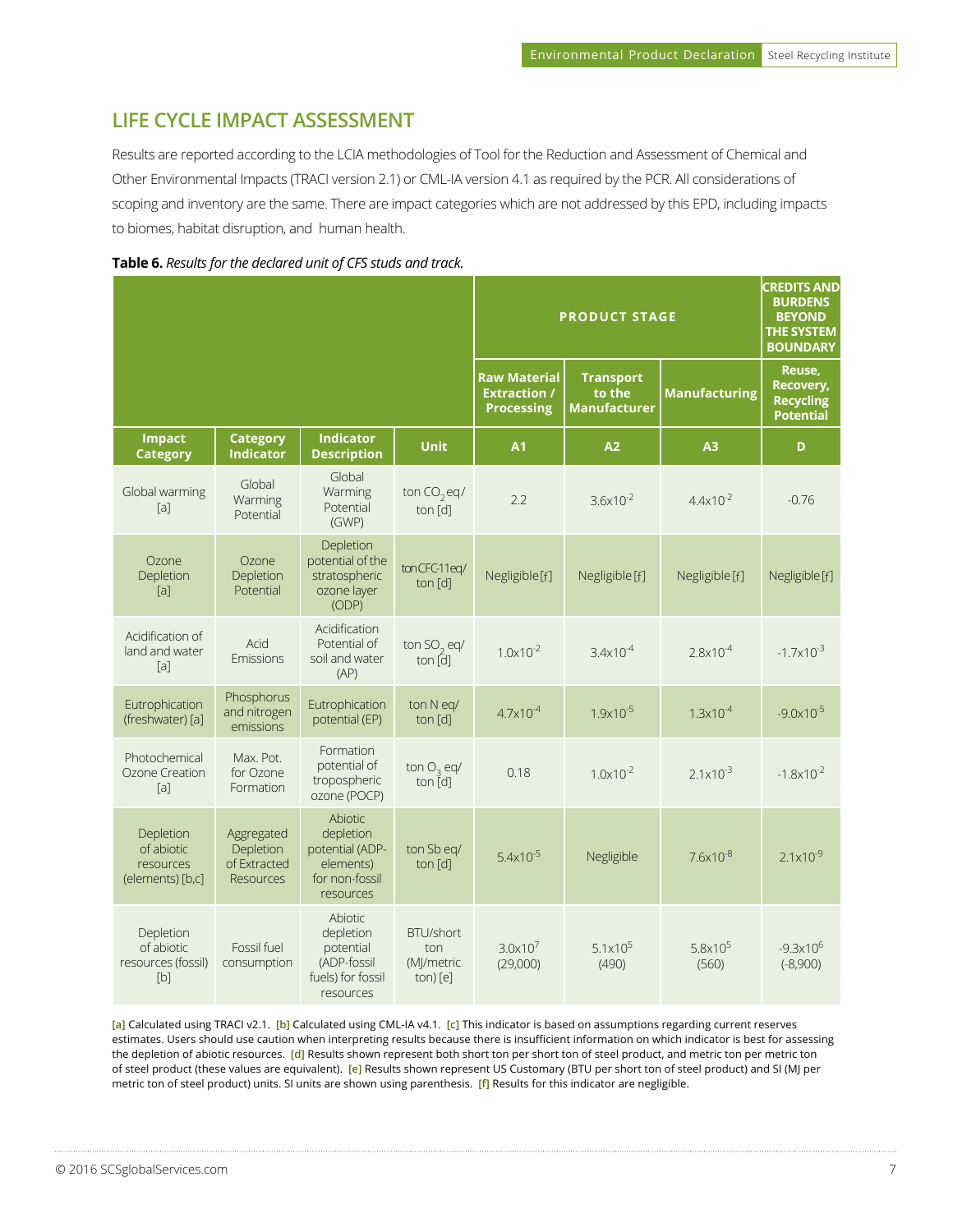#### **Table 7.** *Results for resource use, wastes, and output flows for one ton of CFS stud and track.*

|                                                                                                                              |                                                  |                                                                 | <b>PRODUCT STAGE</b>                              |                      | <b>CREDITS AND</b><br><b>BURDENS</b><br><b>BEYOND</b><br><b>THE SYSTEM</b><br><b>BOUNDARY</b> |
|------------------------------------------------------------------------------------------------------------------------------|--------------------------------------------------|-----------------------------------------------------------------|---------------------------------------------------|----------------------|-----------------------------------------------------------------------------------------------|
|                                                                                                                              |                                                  | <b>Raw Material</b><br><b>Extraction /</b><br><b>Processing</b> | <b>Transport</b><br>to the<br><b>Manufacturer</b> | <b>Manufacturing</b> | Reuse,<br><b>Recovery,</b><br><b>Recycling</b><br><b>Potential</b>                            |
| <b>Impact Category</b>                                                                                                       | <b>Unit</b>                                      | <b>A1</b>                                                       | A <sub>2</sub>                                    | A3                   | D                                                                                             |
| Use of renewable primary energy excluding<br>renewable primary energy resources used<br>as raw materials.                    | BTU/ short ton<br>(MJ/metric ton)<br>[a]         | 950,000<br>(1,100)                                              | None                                              | 19,000<br>(22)       | None                                                                                          |
| Use of renewable primary energy resources<br>used as raw materials                                                           |                                                  | None                                                            | None                                              | <b>None</b>          | None                                                                                          |
| Total use of renewable primary energy<br>resources                                                                           | BTU/ short ton<br>(MJ/metric ton)<br>[a]         | 950,000<br>(1,100)                                              | None                                              | 19,000<br>(22)       | None                                                                                          |
| Use of nonrenewable primary energy<br>excluding nonrenewable primary energy<br>resources used as raw materials               | BTU/ short ton<br>(MJ/metric ton)<br>[a]         | 2.4x10 <sup>7</sup><br>(28,000)                                 | 380,000<br>(440)                                  | 630,000<br>(730)     | $-5.5x10^{6}$<br>$(-6,400)$                                                                   |
| Use of nonrenewable primary energy<br>resources used as raw materials                                                        |                                                  | Negligible                                                      | Negligible                                        | Negligible           | Negligible                                                                                    |
| Total use of nonrenewable primary energy<br>resources (primary energy and primary<br>energy resources used as raw materials) | BTU/ short ton<br>(MJ/metric ton)<br>[a]         | 2.4x10 <sup>7</sup><br>(28,000)                                 | 380,000<br>(440)                                  | 630,000<br>(730)     | $-5.5x10^6$<br>$(-6,400)$                                                                     |
| Use of secondary materials                                                                                                   | ton/ton [b]                                      | 0.45                                                            | None                                              | None                 | N/A                                                                                           |
| Use of renewable secondary fuels                                                                                             |                                                  | Negligible                                                      | Negligible                                        | Negligible           | Negligible                                                                                    |
| Use of nonrenewable secondary fuels                                                                                          |                                                  | Negligible                                                      | Negligible                                        | Negligible           | Negligible                                                                                    |
| Net use of fresh water                                                                                                       | Gallons/short<br>ton<br>$(m3/metric$ ton)<br>[a] | Not available<br>$\lceil c \rceil$                              | 2.9<br>$(1.2x10^{-2})$                            | 260<br>(1.1)         | None                                                                                          |
| Nonhazardous waste disposed                                                                                                  | ton/ton[b]                                       | $3.3 \times 10^{-3}$                                            | None                                              | $1.4x10^{-3}$        | None                                                                                          |
| Hazardous waste disposed                                                                                                     | ton/ton[b]                                       | $2.3 \times 10^{-2}$                                            | None                                              | None                 | None                                                                                          |
| Radioactive Waste disposed                                                                                                   | ton/ton[b]                                       | $5.6 \times 10^{-4}$                                            | Negligible                                        | Negligible           | Negligible                                                                                    |
| Components for re-use                                                                                                        | ton/ton[b]                                       | Negligible                                                      | Negligible                                        | Negligible           | N/A                                                                                           |
| Materials for recycling                                                                                                      | ton/ton[b]                                       | Data not<br>available [d]                                       | None                                              | 0.03                 | N/A                                                                                           |
| Materials for energy recovery                                                                                                |                                                  | Negligible                                                      | Negligible                                        | Negligible           | Negligible                                                                                    |
| Exported energy                                                                                                              |                                                  | Negligible                                                      | Negligible                                        | Negligible           | Negligible                                                                                    |

**[a]** Results shown represent US Customary units per short ton of steel, and SI units per metric ton of steel. SI units are shown using parenthesis.

**[b]** Results shown represent both short ton per short ton of steel, and metric ton per metric ton of steel (these values are equivalent).

**[c]** Due to data quality issues, water use is not reported. This will be a focus area in future data collection efforts.

**[d]** The dataset on which this module is based does not provide this information. See Section 4.1.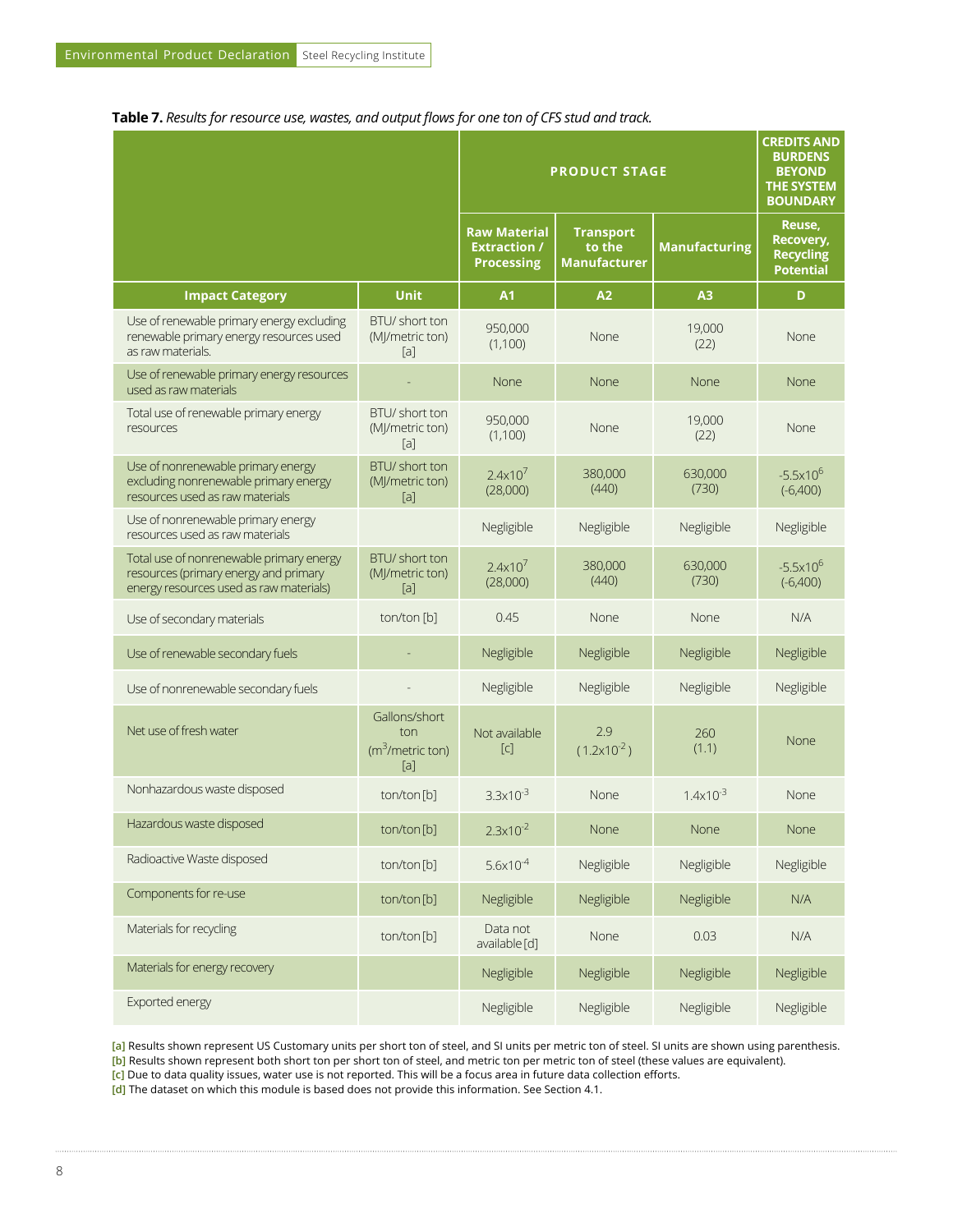#### **Disclaimer**

This Environmental Product Declaration (EPD) conforms to ISO 14025, 14040, ISO 14044, and ISO 21930.

*Scope of Results Reported:* The PCR requires the reporting of a limited set of LCA metrics; therefore, there may be relevant environmental impacts beyond those disclosed by this EPD. The EPD does not indicate that any environmental or social performance benchmarks are met nor thresholds exceeded.

*Accuracy of Results:* This EPD has been developed in accordance with the PCR applicable for the identified product following the principles, requirements and guidelines of the ISO 14040, ISO 14044, ISO 14025 and ISO 21930 standards. The results in this EPD are estimations of potential impacts. The accuracy of results in different EPDs may vary as a result of value choices, background data assumptions and quality of data collected.

*Comparability:* EPDs are not comparative assertions and are either not comparable or have limited comparability when they cover different life cycle stages, are based on different product category rules or are missing relevant environmental impacts. Such comparisons can be inaccurate, and could lead to the erroneous selection of materials or products which are higher-impact, at least in some impact categories. Any comparison of EPDs shall be subject to the requirements of ISO 21930. For comparison of EPDs which report different module scopes, such that one EPD includes Module D and the other does not, the comparison shall only be made on the basis of Modules A1, A2, and A3. Additionally, when Module D is included in the EPDs being compared, all EPDs must use the same methodology for calculation of Module D values.

**Interpreting the Results in Module D:** The values in Module D include a recognition of the benefits or impacts related to steel recycling which occur at the end of the product's service life. The rate of steel recycling and related processes will evolve over time. The results included in Module D attempt to capture future benefits, or impacts, but are based on a methodology that uses current industry-average data reflecting current processes.

*Hot-Dip Galvanized LCI Data:* The majority of impacts of cold formed steel stud and track can be attributed to the production of hot-dip galvanized steel. The industry average emissions for the production of HDG steel have been provided by the Steel Recycling Institute/World Steel Association and have not been subject to critical review. However, this critical review is not a requirement of the relevant ISO standards. The data collection process and methodology for global steel LCI data have been critically reviewed by a panel of experts.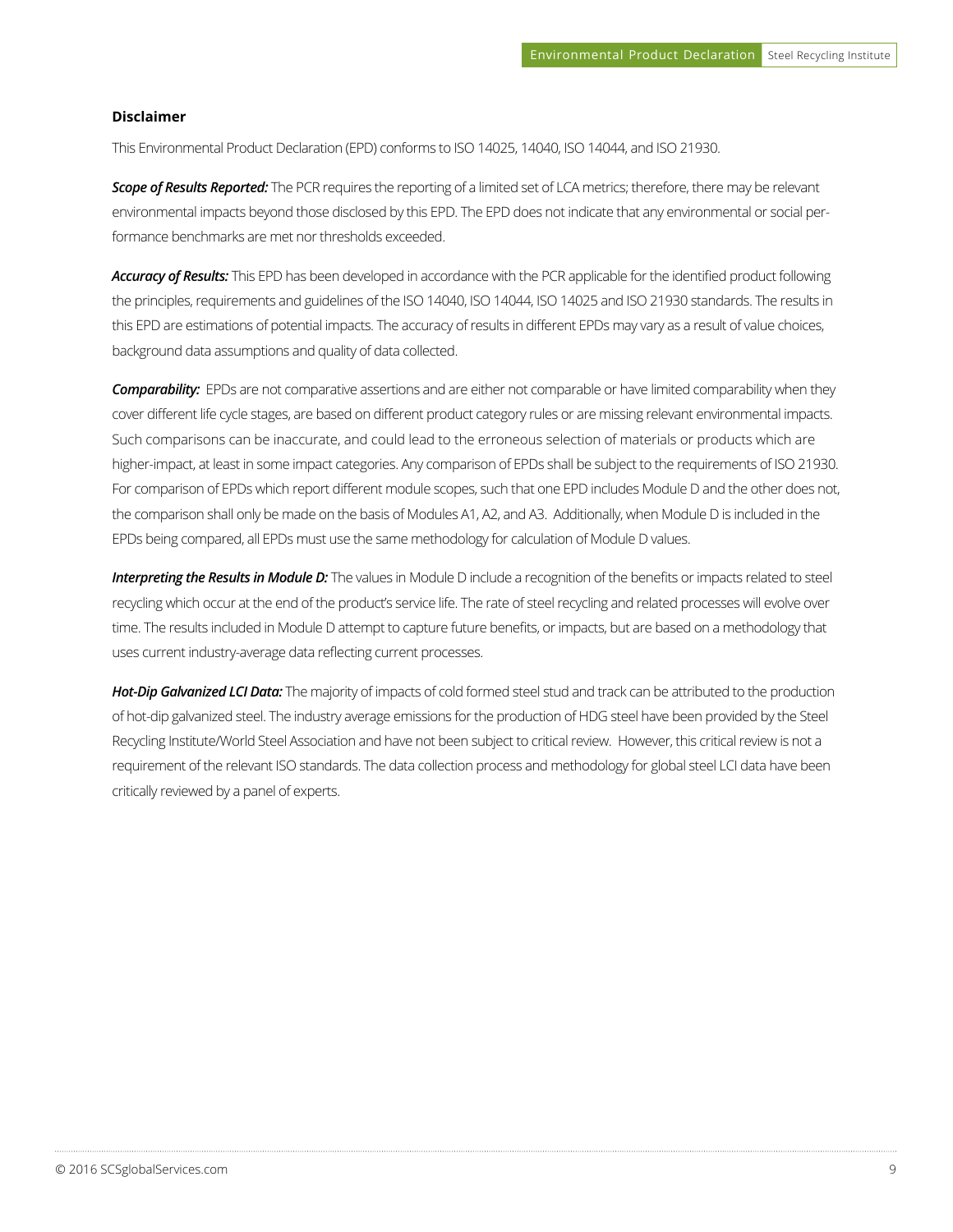# **SUPPORTING TECHNICAL INFORMATION**

#### **Data Sources:**

The life cycle inventory (LCI) analysis was conducted using SimaPro v8.0 software, using a mix of primary and secondary data sources, shown in Table 8. These inventory data sources were used to create results for each inventory flow relative to the declared unit of one metric ton.

#### **Table 8.** *Data sources used for the LCA.*

| <b>Module</b>  | <b>Scope</b>                                  | <b>Technology Source</b>                         | <b>Data Source</b>                        | <b>Region</b> | Year             |
|----------------|-----------------------------------------------|--------------------------------------------------|-------------------------------------------|---------------|------------------|
| A1             | Extraction through<br>production of HDG steel | Extraction through<br>production of HDG<br>steel | World Steel<br>Association                | U.S. & Canada | 2006 to<br>2010  |
| A <sup>2</sup> | Transportation to stud/track<br>manufacturer  | Diesel combination<br>truck                      | USLCI database and<br>AISC <sub>[a]</sub> | North America | 2008             |
| A <sup>3</sup> | Stud/track manufacturing                      | Manufacture of steel<br>studs/track              | <b>Steel Framing</b><br>Alliance          | North America | 2014             |
| $\mathsf{D}$   | Credit or burden at end-of-life               | Value of scrap                                   | <b>World Steel</b><br>Association         | Global        | $2005 -$<br>2008 |
|                | Other Processes [b]                           |                                                  | ecoinvent and USLCI<br>databases          | Varies        | Varies           |

[a] Transport distances from correspondence with AISC.

[b] This includes inputs to Modules A2 and A3.

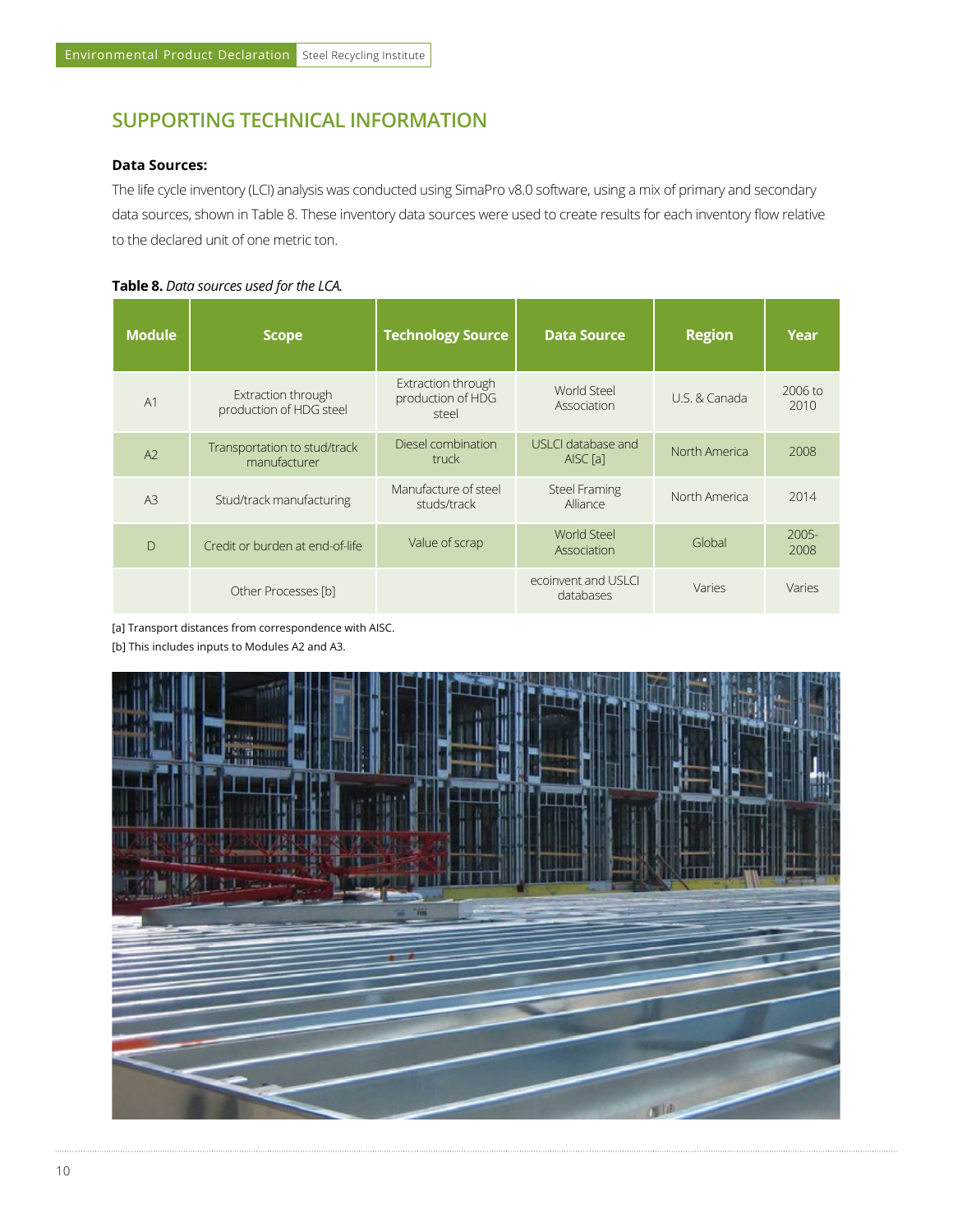### **Table 9.** *Data quality assessment of Life Cycle Inventory.*

| <b>Data Quality Parameter</b>                                                                                                                                                                                                  | <b>Data Quality Discussion</b>                                                                                                                                                                                                                                                                                                                                                                                                                                                                                                                                                                                               |
|--------------------------------------------------------------------------------------------------------------------------------------------------------------------------------------------------------------------------------|------------------------------------------------------------------------------------------------------------------------------------------------------------------------------------------------------------------------------------------------------------------------------------------------------------------------------------------------------------------------------------------------------------------------------------------------------------------------------------------------------------------------------------------------------------------------------------------------------------------------------|
| <b>Time-Related Coverage:</b><br>Age of data and the minimum length of time<br>over which data should be collected                                                                                                             | For Modules A1-A3, the data used are the most current available. The data representing<br>HDG steel production (Module A1) is from within the last 8 years, although the generic<br>data used may be as old as 15 years old. For Module A3, data is from 2012. Module<br>D represents avoided steel production occurring many decades into the future, using<br>current data on recycling rates, steel production, electricity grid mix, and emissions<br>controls. Module D therefore has poorer time-related coverage than the other modules,<br>a limitation which should be considered in the interpretation of results. |
| <b>Geographical Coverage:</b><br>Geographical area from which data for unit<br>processes should be collected to satisfy the<br>goal of the study                                                                               | The data sources used for Modules A1 to A3 are from North America, and so<br>provide good geographical coverage. Module D uses global data to represent<br>avoided steel production. Although the location of the avoided steel production is<br>unknown, it is most likely occurring mainly in North America. Module D therefore has<br>poorer geographical coverage than the other modules, which is related both to a<br>lack of knowledge of the geographical boundaries of Module D impacts, and lack of<br>regional specificity in the data.                                                                           |
| <b>Technology Coverage:</b><br>Specific technology or technology mix                                                                                                                                                           | For Module A1, the technological coverage is considered good, as the data is based<br>on primary data from a representative mix of the U.S. and Canadian EAF and BOF<br>steel mills. For Modules A2 and A3, technology coverage is good. For Module D,<br>technology coverage is based on current practices, consistent with the guidance<br>of EN 15804. Module D attempts to capture benefits or impacts associated with<br>recycling which occurs years in the future, and these processes may evolve over<br>time.                                                                                                       |
| <b>Precision:</b><br>Measure of the variability of the data values<br>for each data expressed                                                                                                                                  | None of the datasets used to assess results for any module include statistical<br>information regarding the confidence in results, so it is not possible quantitatively<br>to evaluate the precision in results, which is affected by sampling variability and<br>measurement error.                                                                                                                                                                                                                                                                                                                                         |
| <b>Completeness:</b><br>Percentage of flow that is measured or<br>estimated                                                                                                                                                    | All datasets included are considered to have a high degree of completeness, except<br>for the lack of data on net water use for Module A1. As this module is expected to<br>account for a larger degree of net water use than the other modules, this is a clear<br>study limitation.                                                                                                                                                                                                                                                                                                                                        |
| <b>Representativeness:</b><br>Qualitative assessment of the degree<br>to which the data set reflects the true<br>population of interest.                                                                                       | The representativeness of Modules A1 to A3 is good overall. Module D has poor<br>representativeness, due to a lack of time-related and geographical coverage.                                                                                                                                                                                                                                                                                                                                                                                                                                                                |
| <b>Consistency:</b><br>Qualitative assessment of whether the study<br>methodology is applied uniformly to the<br>various components of the analysis.                                                                           | For all Modules, assumptions and methodology are largely consistent. The approach<br>of system expansion is used, in lieu of allocation, as much as possible.                                                                                                                                                                                                                                                                                                                                                                                                                                                                |
| <b>Reproducibility:</b><br>Qualitative assessment of the extent to<br>which information about the methodology<br>and data values would allow an independent<br>practitioner to reproduce the results<br>reported in the study. | Provided the practitioner had access to the same data sources described in the<br>report, the results would be reproducible.                                                                                                                                                                                                                                                                                                                                                                                                                                                                                                 |
| <b>Sources of the data:</b><br>Data quality assessment examples include<br>(but not limited to) USLCI and ILCD.                                                                                                                | The sources of the data provided by the World Steel Association used to model<br>Module A1 are presented as aggregated values, with no detail on the contribution of<br>individual flows or unit processes. The same applies to the aggregated data used to<br>model Module D.                                                                                                                                                                                                                                                                                                                                               |
| Uncertainty of the information:<br>E.g. data, models, and assumptions                                                                                                                                                          | It is not possible to assess the uncertainty of Modules A1 and D, due to the World<br>Steel data being provided in an aggregated manner. For the other modules,<br>the uncertainty is likely to be low, although there is some additional uncertainty<br>associated with the generic data used to model results for Modules A2. As it uses<br>current data and assumptions to model processes occurring far in the future,<br>Module D has higher uncertainty than the other modules.                                                                                                                                        |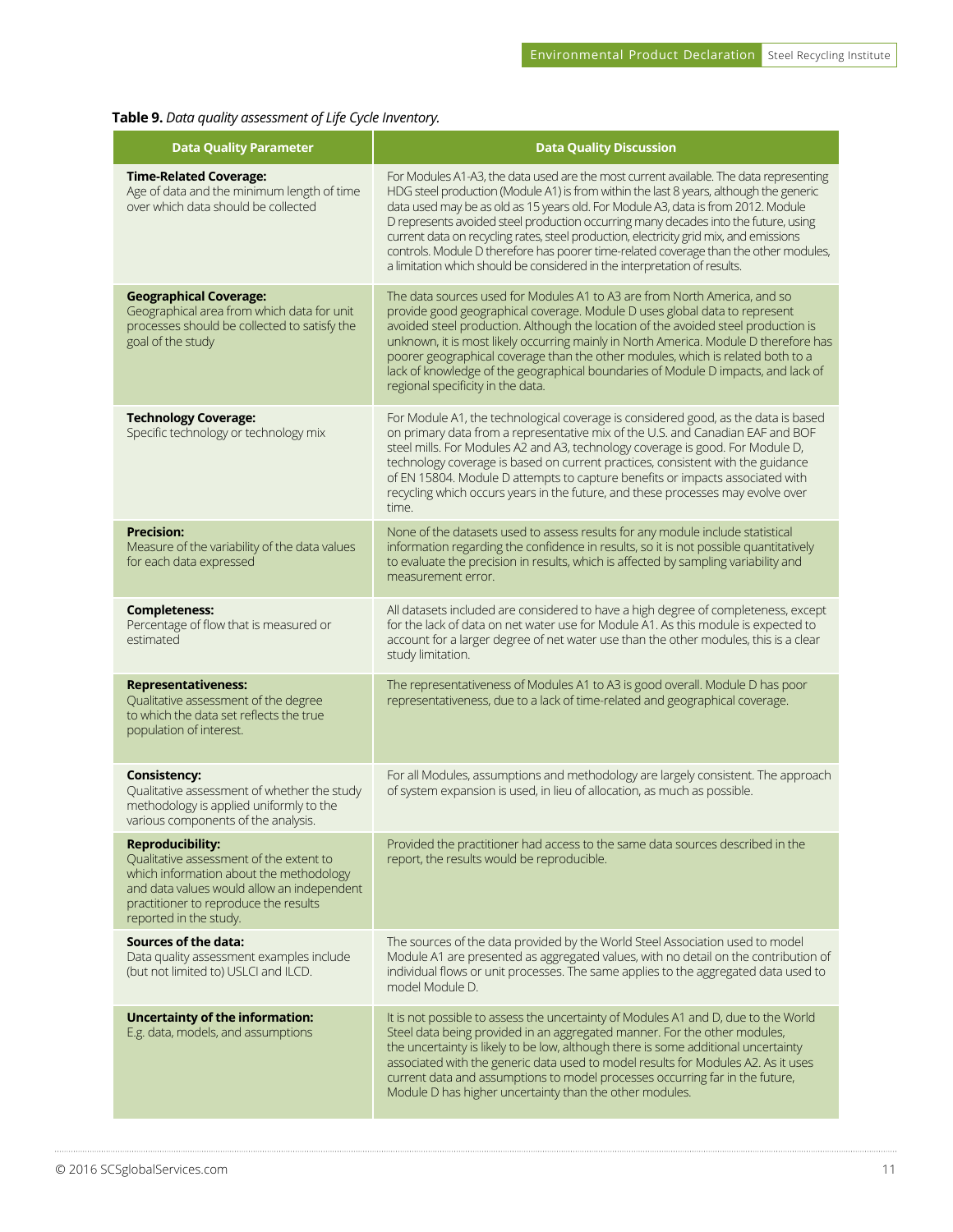#### **Allocation:**

The LCA followed the allocation guidelines of ISO 14044 and the PCR. Co-products from hot-dip galvanized steelmaking were allocated using system expansion, as described in the World Steel Association LCA Methodology Report (2011). Net steel scrap, accounting for scrap input to the product system and scrap generated from product manufacturers and at end-of-life, is modeled as a potential avoided burden and is reported as Module D.

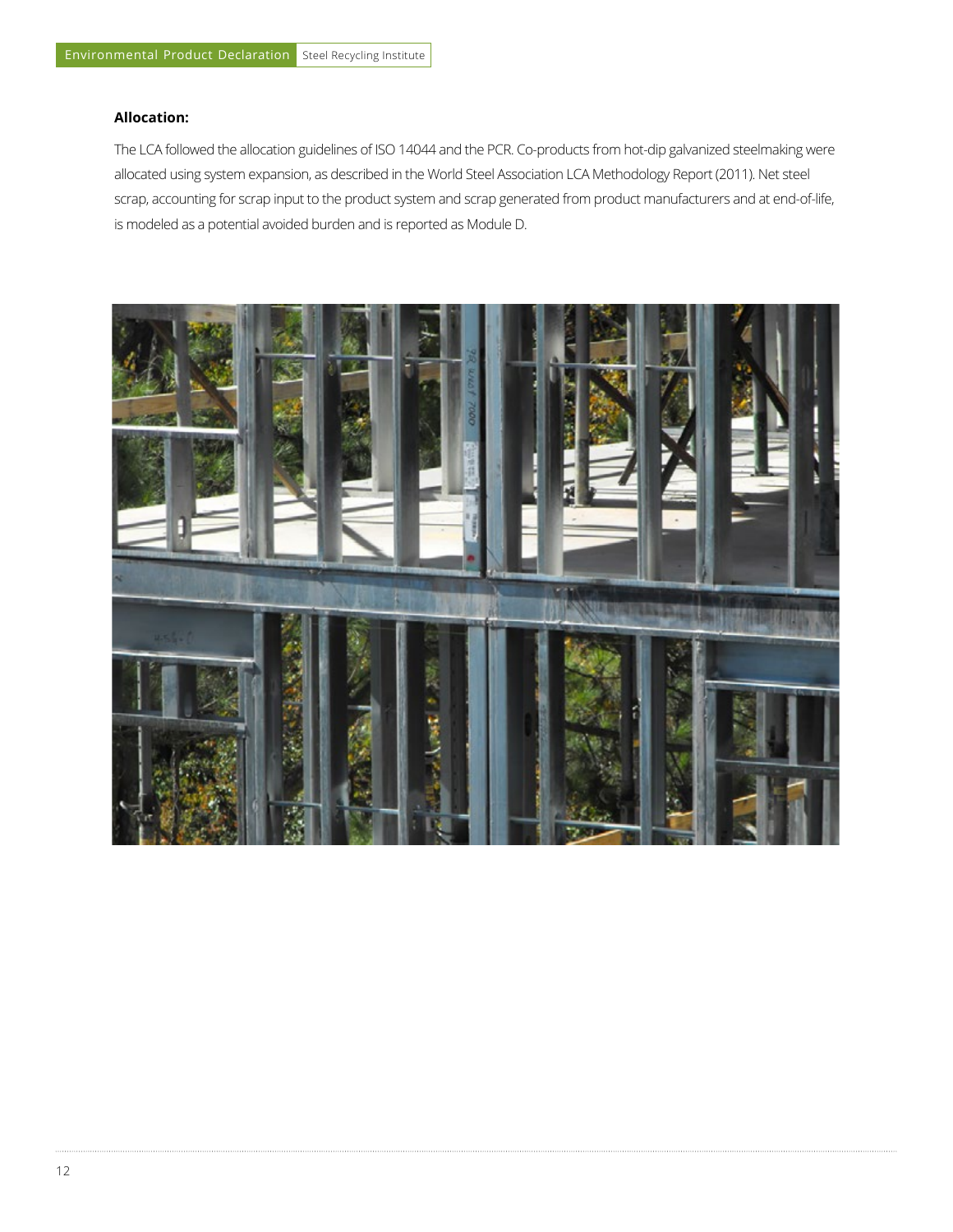## **REFERENCES**

- 1. Final Report: Life Cycle Assessment of Cold-Formed Steel Studs/Track Manufactured in U.S. and Canada. SCS Global Services. December 2015.
- 2. North American Product Category Rule for Designated Steel Construction Products. SCS Global Services. Version 1.0. May 2015.
- 3. ISO 14025:2006 Environmental labels and declarations Type III environmental declarations Principles and Procedures.
- 4. ISO 14044: 2006 Environmental Management Life cycle assessment Requirements and Guidelines.
- 5. ISO 21930: 2007 Sustainability in building construction Environmental declaration of building products.
- 6. EN 15804:2012+A1:2013. Sustainability of construction works Environmental product declarations Core rules for the product category of construction products. 2013.
- 7. SCS Type III Environmental Declaration Program: Program Operator Manual v7.0 . October, 2015. SCS Global Services.
- 8. Tool for the Reduction and Assessment of Chemical and Other Environmental Impacts (TRACI). 2.1, V1.0. US EPA, National Risk Management Research Laboratory, 2012.
- 9. CML-IA Characterization Factors v4.1. Leiden University, Institute of Environmental Sciences. October 2012.
- 10. US Life-Cycle Inventory Database http://www.nrel.gov/lci
- 11. World Steel Association. Life Cycle Assessment Methodology Report. Life Cycle Inventory Study for Steel Products. 2011. ISBN 978-2-930069-66-1